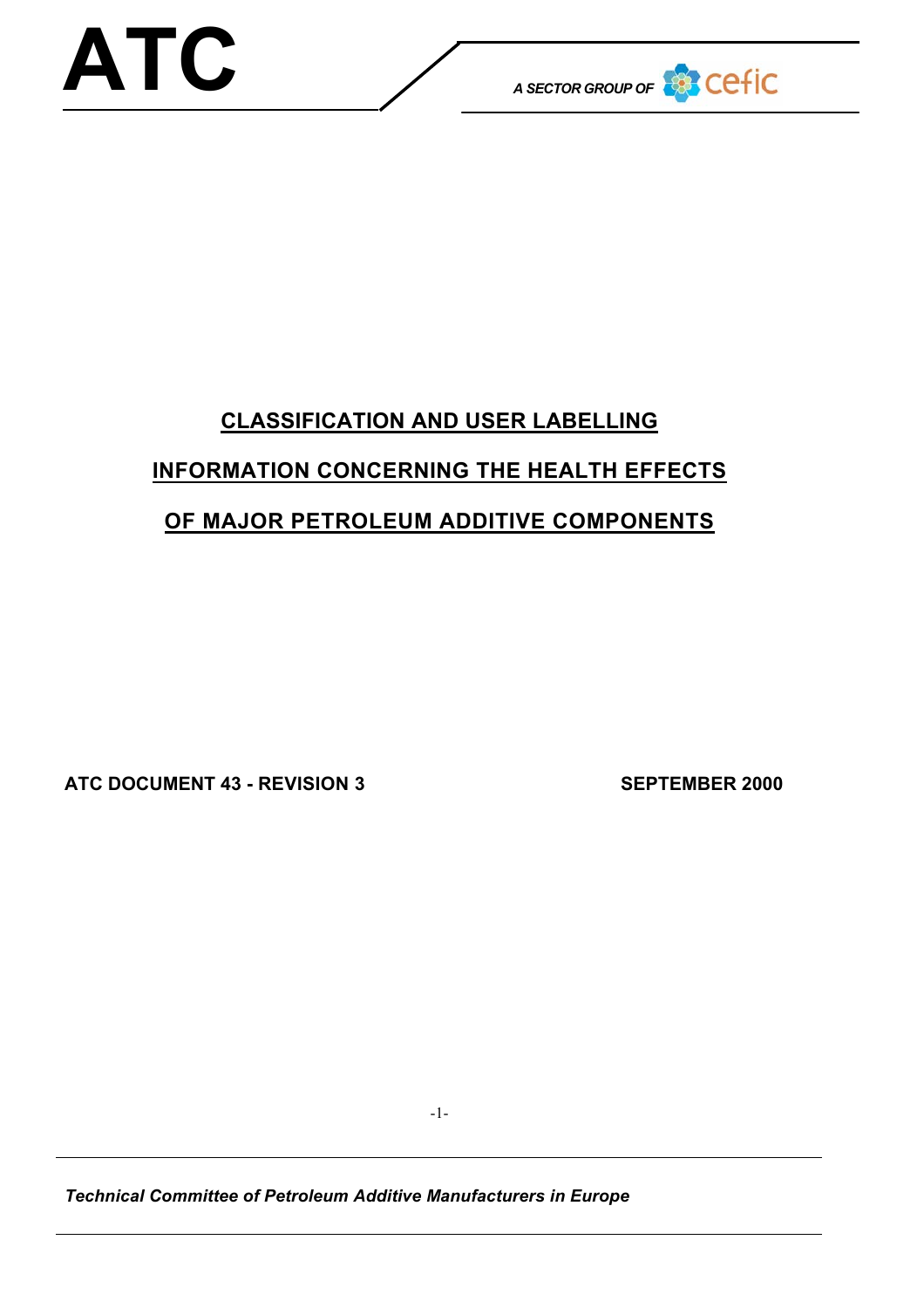## CLASSIFICATION AND USER LABELLING INFORMATION CONCERNING THE HEALTH EFFECTS OF MAJOR PETROLEUM ADDITIVE COMPONENTS

### 1. EXPLANATORY COMMENTS

ATC Document 31 describes an internationally recognized nomenclature system for major petroleum additive components. The present paper reviews classification and user labelling information concerning health effects for each class of components described therein. Information on classification and labelling with respect to danger for the environment will be found in ATC Document 50. For complete classification and labelling, reference must be made to both Documents. The danger symbols and risk phrases presented in this document are assigned in accordance with the Dangerous Substances Directive (67/548/EEC) and the Dangerous Preparations Directives (88/379/EEC prior to 30th July 2002 and 99/45/EC thereafter).

Many petroleum additive components are preparations consisting of an active ingredient dissolved in an oil or other hydrocarbon base. They are not generally pure chemicals and may contain, inter alia, small amounts of materials generated as by-products during their manufacture. Care must therefore be taken in classifying and labelling them to ensure that the effects of any by-products or impurities present are taken into account. This is especially true with respect to small quantities of sensitizers that may be present, for which the 1999 DPD has a label declaration limit of 0.1%.

Each ATC additive class describes a number of related components. There will be some gradation and variation in both physicochemical and toxicological properties within a class. This is normal' for related organic chemicals (with some recognized exceptions). In the case of petroleum additives, some member companies have tested components and found them to be non-dangerous according to EC criteria; other companies have tested different but similar components within the same class and have identified a toxicological hazard. In such cases, the range of hazards is described in this Document and ordered in accordance with the applicable directive. Risk phrases are listed in ascending numerical order.

Member companies of ATC recognize their obligations to conduct investigations to make themselves aware of relevant and accessible data that exist concerning the properties of their products. ATC, in conjunction with its member companies, undertakes to ensure that a class of components will not be described as 'not classified as dangerous' unless all ATC member companies are satisfied that such classification is appropriate to all additive components represented by that particular class. All member companies have agreed to report to the ATC Health and Safety Legislation Sub-Committee, as a matter of urgency, any newly identified toxicological hazards. Labelling information on the affected class of components will be reviewed and amended as required.

Safety data sheets are available for all petroleum additive products supplied by ATC member companies. It is recommended that these sheets should always be consulted prior to product handling.

#### 2. AUTHORIZED EXTERNAL DISTRIBUTION:

This document is included, by permission of ATC, in the TOMES Plus INFOTEXT Information System published by MICROMEDEX, Inc. Any future revisions of ATC Document 43 should be sent to Dr Alan Hall at MICROMEDEX, Inc., 6200 S. Syracuse Way, Suite 300, Englewood, Colorado 8011-4741, USA, for inclusion in that database.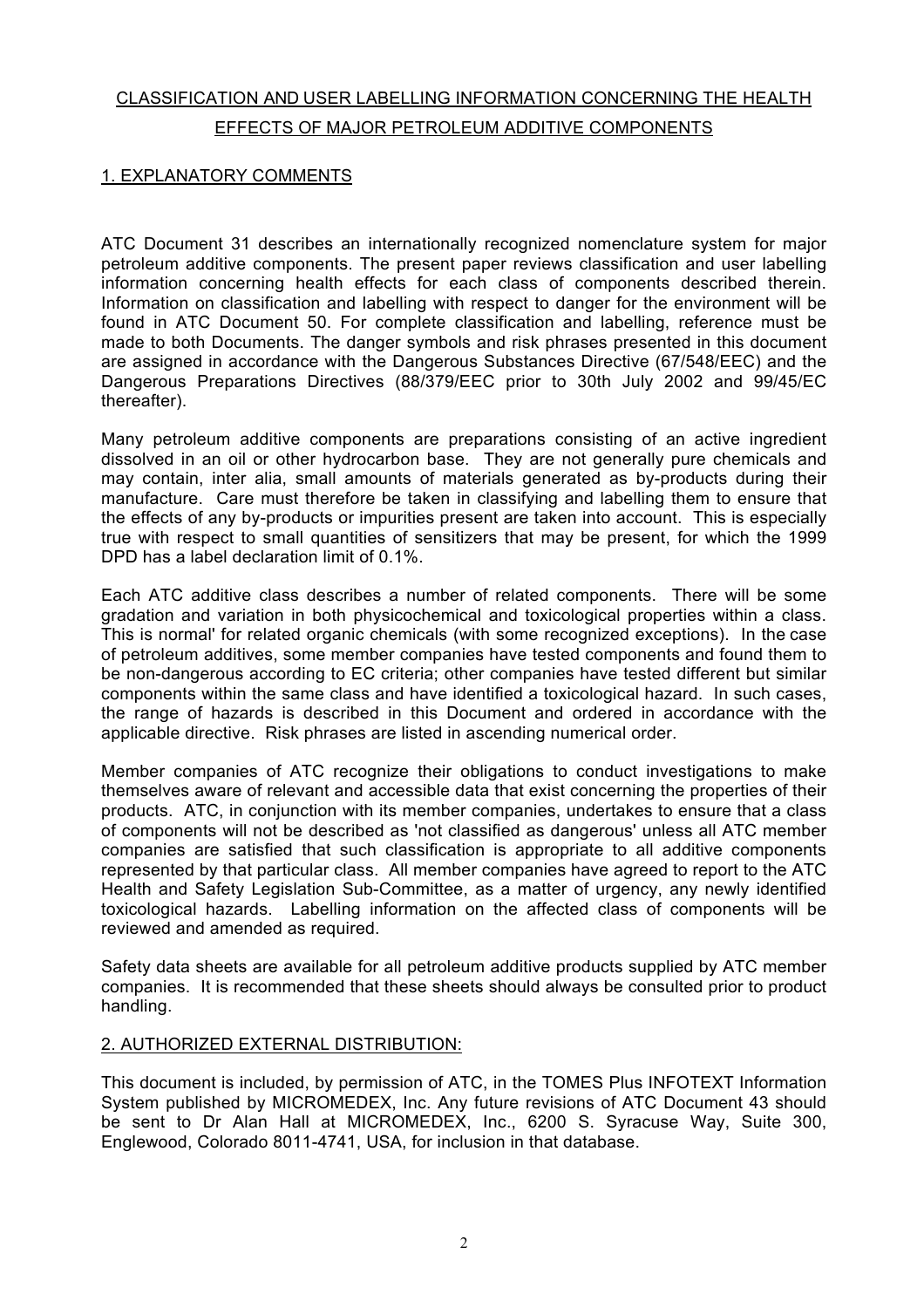#### CLASSIFICATION AND USER LABELLING INFORMATION CONCERNING THE HEALTH EFFECTS OF MAJOR PETROLEUM ADDITIVE COMPONENTS

| <b>COMPONENT CLASS</b>                         | RANGE OF POSSIBLE CLASSIFICATIONS |                          |
|------------------------------------------------|-----------------------------------|--------------------------|
|                                                | SYMBOL <sup>1</sup>               | RISK PHRASE <sup>2</sup> |
| <b>ZINC AND OTHER OXYPHOSPHORUS ADDITIVES:</b> |                                   |                          |
| Zinc alkaryl dithiophosphate                   | Not classified as dangerous       |                          |
| Zinc alkyl dithiophosphate                     |                                   |                          |
|                                                | Xn                                | R20-36/37/38             |
|                                                | Xi                                | R36                      |
|                                                | Xi                                | R36/38                   |
|                                                | Xi                                | R38-41                   |
|                                                | Not classified as dangerous       |                          |
| <b>METAL-CONTAINING ADDITIVES:</b>             |                                   |                          |
| Barium long-chain alkaryl sulphonate           | Xn                                | R20/22                   |
| Calcium long-chain alkaryl sulphonate          | Xi                                | <b>R36</b>               |
|                                                | Xi                                | R43                      |
|                                                | Not classified as dangerous       |                          |
| Calcium long-chain alkyl phenate               | Not classified as<br>dangerous    |                          |
| Calcium long-chain alkyl phenate sulphide      | Xi                                | <b>R38</b>               |
|                                                | Not classified as dangerous       |                          |
| Calcium long-chain alkyl salicylate            | Not classified as dangerous       |                          |
| Magnesium long-chain alkaryl sulphonate        | Xi                                | R43                      |
|                                                | Not classified as dangerous       |                          |
| Magnesium long-chain alkyl phenate sulphide    | Not classified as dangerous       |                          |
| Magnesium long-chain alkyl salicylate          | Not classified as dangerous       |                          |
| Sodium long-chain alkaryl sulphonate           | C                                 | R34                      |
|                                                | Xi                                | R36/38                   |
|                                                | Xi                                | R38-41                   |
|                                                | Not classified as dangerous       |                          |
| NITROGEN-CONTAINING ADDITIVES:                 |                                   |                          |
| Alkyl dithio thiadiazole                       | Xi                                | R43                      |
|                                                | Not classified as<br>dangerous    |                          |
| Long-chain alkaryl polyether amidoamine        | Xi                                | <b>R38</b>               |
| Long-chain alkylpolyamide amine                | Xi                                | R36/38                   |
| Polyalkyl amino phenol                         | Xn                                | R38-42/43                |
|                                                | Xi                                | R43                      |

#### N.B. Always refer to Supplier's Safety Data Sheet before handling product.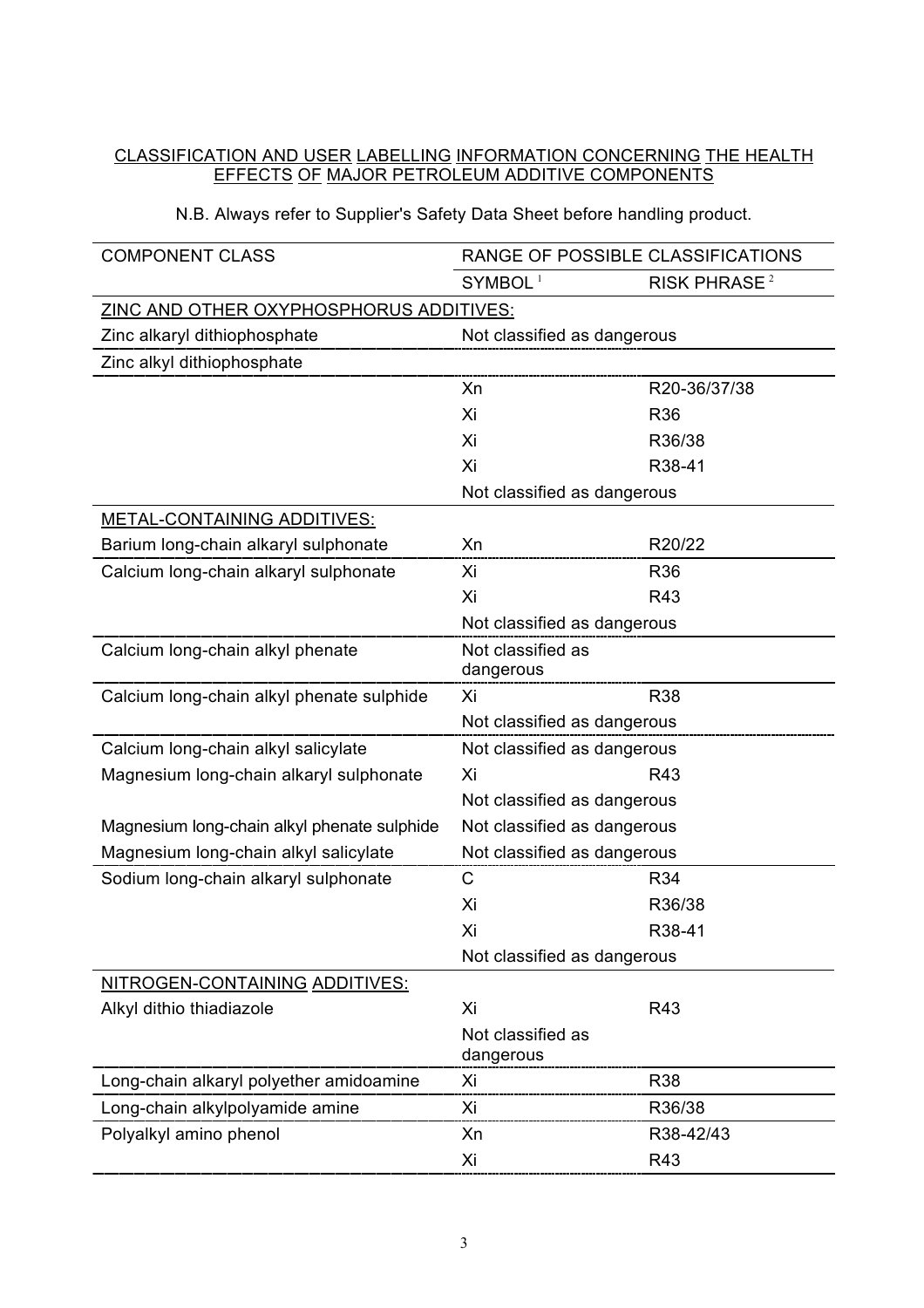| Polyolefin amide alkyleneamine<br>Not classified as<br>dangerous<br>Polyolefin amide alkyleneamine borate<br>Not classified as<br>dangerous<br><b>R38</b><br>Polyolefin amine<br>Xi<br>Not classified as |
|----------------------------------------------------------------------------------------------------------------------------------------------------------------------------------------------------------|
|                                                                                                                                                                                                          |
|                                                                                                                                                                                                          |
|                                                                                                                                                                                                          |
| dangerous                                                                                                                                                                                                |
| SULPHIDES, PHOSPHOROSULPHIDES AND HALOGEN-CONTAINING ADDITIVES:                                                                                                                                          |
| Polyolefin phosphorosulphide<br>Not classified as dangerous                                                                                                                                              |
| Polyolefin sulphide<br>Not classified as dangerous                                                                                                                                                       |
| <b>POLYMERIC ADDITIVES:</b>                                                                                                                                                                              |
| Alkaryl polyether<br>Xn<br>R <sub>22</sub>                                                                                                                                                               |
| Xi<br>R36                                                                                                                                                                                                |
| R36/38<br>Xi                                                                                                                                                                                             |
| Long-chain alkaryl polyether<br>Xi<br>R36                                                                                                                                                                |
| Xi<br><b>R38</b>                                                                                                                                                                                         |
| Alkyl ester copolymer<br>Xi<br>R43                                                                                                                                                                       |
| Not classified as dangerous                                                                                                                                                                              |
| Not classified as dangerous<br>Aryl polyolefin                                                                                                                                                           |
| Hydrocarbon polymer<br>Not classified as dangerous                                                                                                                                                       |
| Olefin/alkyl ester copolymer<br>Not classified as dangerous                                                                                                                                              |
| Poly long-chain alkyl methacrylate<br>Xi<br>R43                                                                                                                                                          |
| Not classified as<br>dangerous                                                                                                                                                                           |
| Polyether<br>Not classified as dangerous                                                                                                                                                                 |
| Polyolefin<br><b>R20</b><br>Xn                                                                                                                                                                           |
| Not classified as dangerous                                                                                                                                                                              |
| Polyolefin ester                                                                                                                                                                                         |
| Xn<br>R <sub>22</sub><br>Polyalkylene glycol                                                                                                                                                             |
| Xi<br>R36/38                                                                                                                                                                                             |
| Aerosol inhalation hazard with 50/50<br>ethylene/propylene oxide copolymers in MW<br>range 1700-4000                                                                                                     |
| <b>OTHER ADDITIVES:</b>                                                                                                                                                                                  |
| Xn<br>22<br>Alkyl phenol                                                                                                                                                                                 |
| Xi<br>36/38                                                                                                                                                                                              |
| Not classified as dangerous                                                                                                                                                                              |
| Not classified as<br>Long-chain alkane<br>dangerous                                                                                                                                                      |
| R34<br>C<br>Long-chain alkaryl sulphonic acid                                                                                                                                                            |
| Xi<br>R36//3738                                                                                                                                                                                          |
| Long-chain alkyl carboxylic acid<br>R36//3738<br>Xi                                                                                                                                                      |
| Xi<br>R36/38                                                                                                                                                                                             |
| Long-chain ester<br>Not classified as dangerous                                                                                                                                                          |